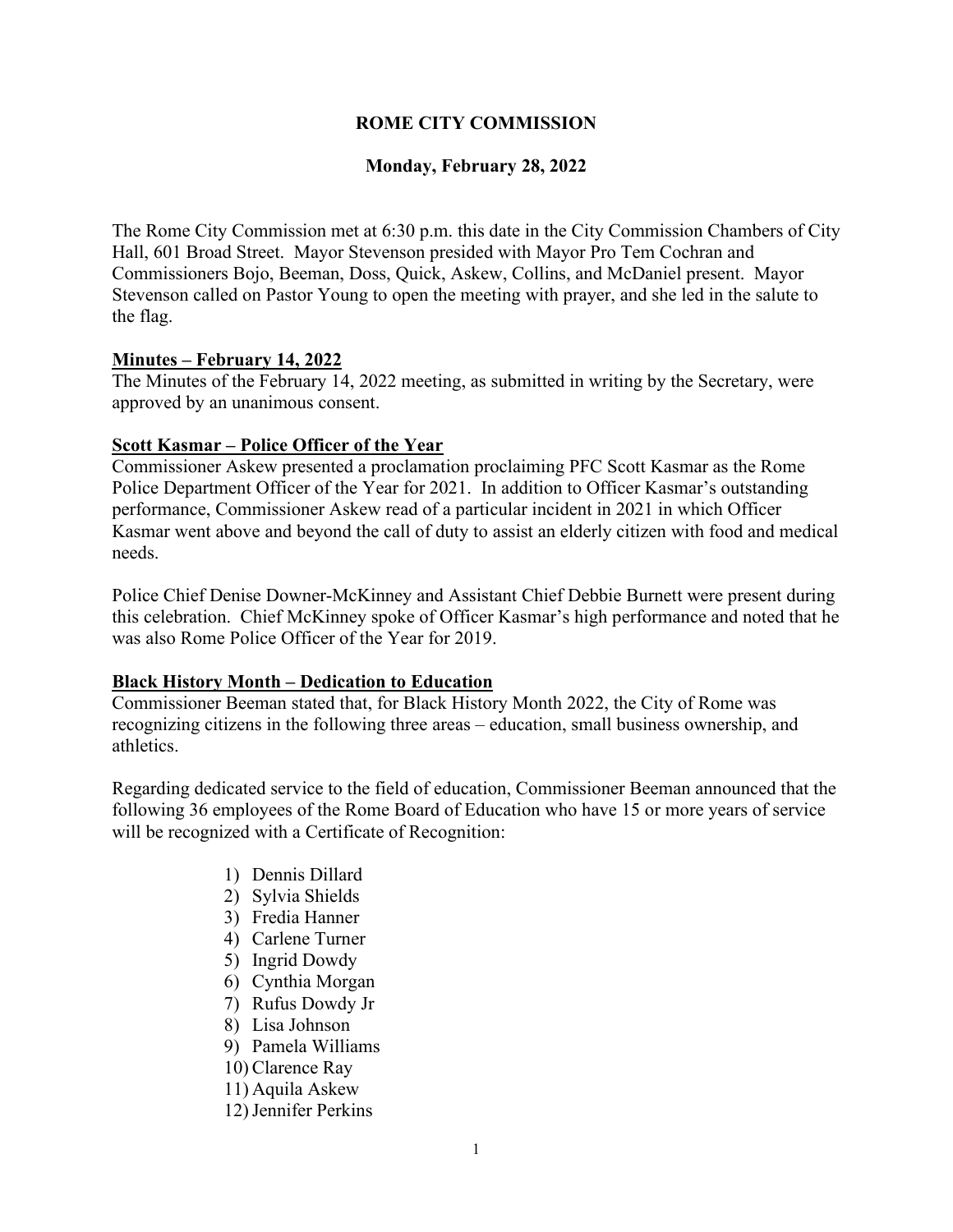13) Shannon Roper 14) Sharon Sublett 15) Catasha McDaniel 16) Portia Jones 17) Charleathia Lawrence 18) Kenneth Brown 19)Janice Buchanan 20) Faith Collins 21) Gail Veal 22) Rosa Brown 23) Gary Jones 24) Gloria Bradford 25) Aneatra Caldwell 26) Tamekia Campbell 27) Alecia Jiles 28)Jerome Parks 29) Curlene Robinson 30) Melody Burse 31) Torreann Willis 32)John Jester 33) Clara Kidd 34) Charisse Mann 35) Nicole Millsap 36) Caroline Threadgill

Rome Board of Education Superintendent Lou Byars was present, and Mr. Byars will present these Certificates of Recognition to the individual school system employees.

Several of these employees were present tonight and gathered for a group photograph.

Commissioner Beeman also recognized the following 15 trailblazers who are being honored for their accomplishment in business or athletics:

- 1) Sherica Bailey
- 2) Rickey Beeman
- 3) La'Shon Berry
- 4) Ron Brand
- 5) Israel Christopher
- 6) Marcus Dixon
- 7) James Hall Jr.
- 8) Wartanna Haywood
- 9) Dr. Eric Holland
- 10) Larry Kinnebrew
- 11) Brandy Moses
- 12) Charles Smith
- 13) Mayor Sundai Stevenson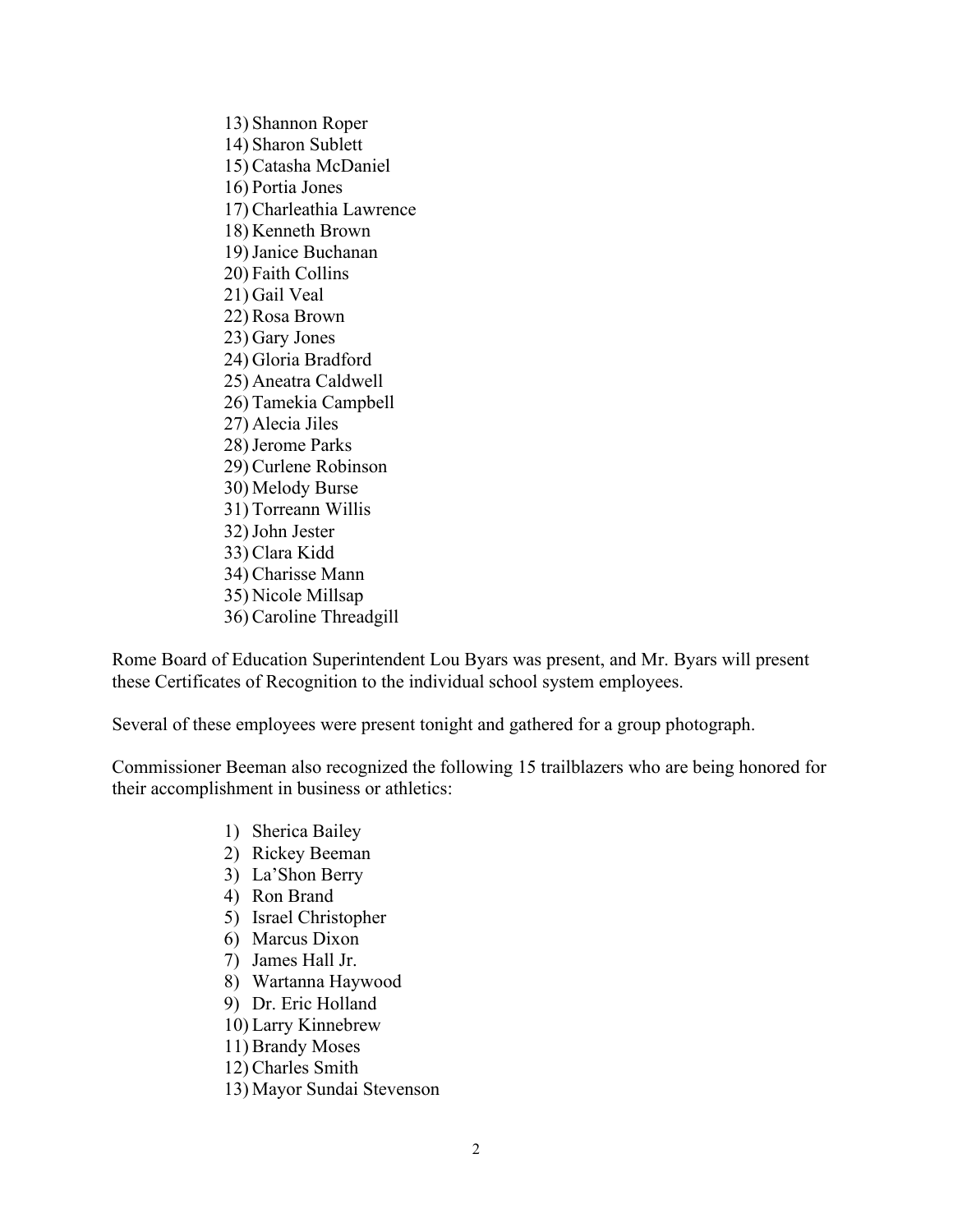14) Rodney Waters 15) Natalie Woods

These individuals, or members of their family, were present tonight. Each were honored with a Trailblazer proclamation and congratulated by the Rome City Commission. Mayor Sundai Stevenson is part of the "trailblazer" field and particularly recognized by Commissioner Beeman.

# **Water and Sewer Rate Resolution – 9% Increases**

Commissioner Bojo presented a resolution, which would increase Rome's Water and Sewer Rates by 9% effective March 22, 2022. Commissioner Bojo noted that this rate schedule includes a 9% rate increase for Water and Sewer Rates per unit and minimum charges. An automatic 9% increase shall be applied each year effective January  $1<sup>st</sup>$  for the following three years – 2023, 2024, and 2025. Followed by an automatic 3% increase to be applied each year (effective January 1, 2026) for a period of six years (ending on December 31, 2031).

There was a lengthy discussion concerning this resolution in Caucus prior to tonight's meeting. These large rate increases are necessary as Rome prepares for the massive upgrade at the Water Treatment Plant in order to meet new EPD Guidelines regarding water quality. The PFAS and PFOS contaminants are one of the primary needs for these new upgrades.

Commissioner Bojo moved to adopt this resolution as presented. Commissioner Collins seconded, and the vote was unanimously in favor.

# **Street Name Change – Sara Wright Way**

Commissioner Cochran moved to adopt a resolution, which would rename that portion of West 8<sup>th</sup> Street running easterly from Avenue B to its terminus at the property of M. Wayne Robinson Builders (tax parcel # J13Y-471) to Sara Wright Way. Commissioner Bojo seconded the motion. This street name request was reviewed by the Public Works Committee, and they have recommended adoption.

This motion was unanimously approved.

# **Turner McCall Boulevard Parking Lot Lease Resolution**

Commissioner Bojo moved to adopt a resolution, which would reassign the lease for city-owned property near the intersection of Turner McCall Boulevard and the Oostanaula River (a portion of tax parcel # J13Y-531). This portion of city-owned property had been leased to Hamilton Ridge Apartments LLC and used for part of the commercial parking lot at that site. In December 2020, the lease was reassigned to Keepsake Storage LLC and Freedom Storage LLC. This lease is now being assigned to Elsworth Plaza LLC and will be used for the Buffalo Wild Wings Restaurant that is being established at that site. The other terms of the lease, including the annual rent payment and escalator, are not altered. This new assignment does consent to the location and continued use of a dumpster within the parking area described in the parking lease. Commissioner Quick seconded the motion, and the vote was unanimously in favor.

# **Z22-02-01 Rezone 707 East 2nd Avenue**

Commissioner Quick presented rezoning file Z22-02-01, the request to rezone property located at 707 East 2nd Avenue and identified by Floyd County parcel # J14F-175 from Community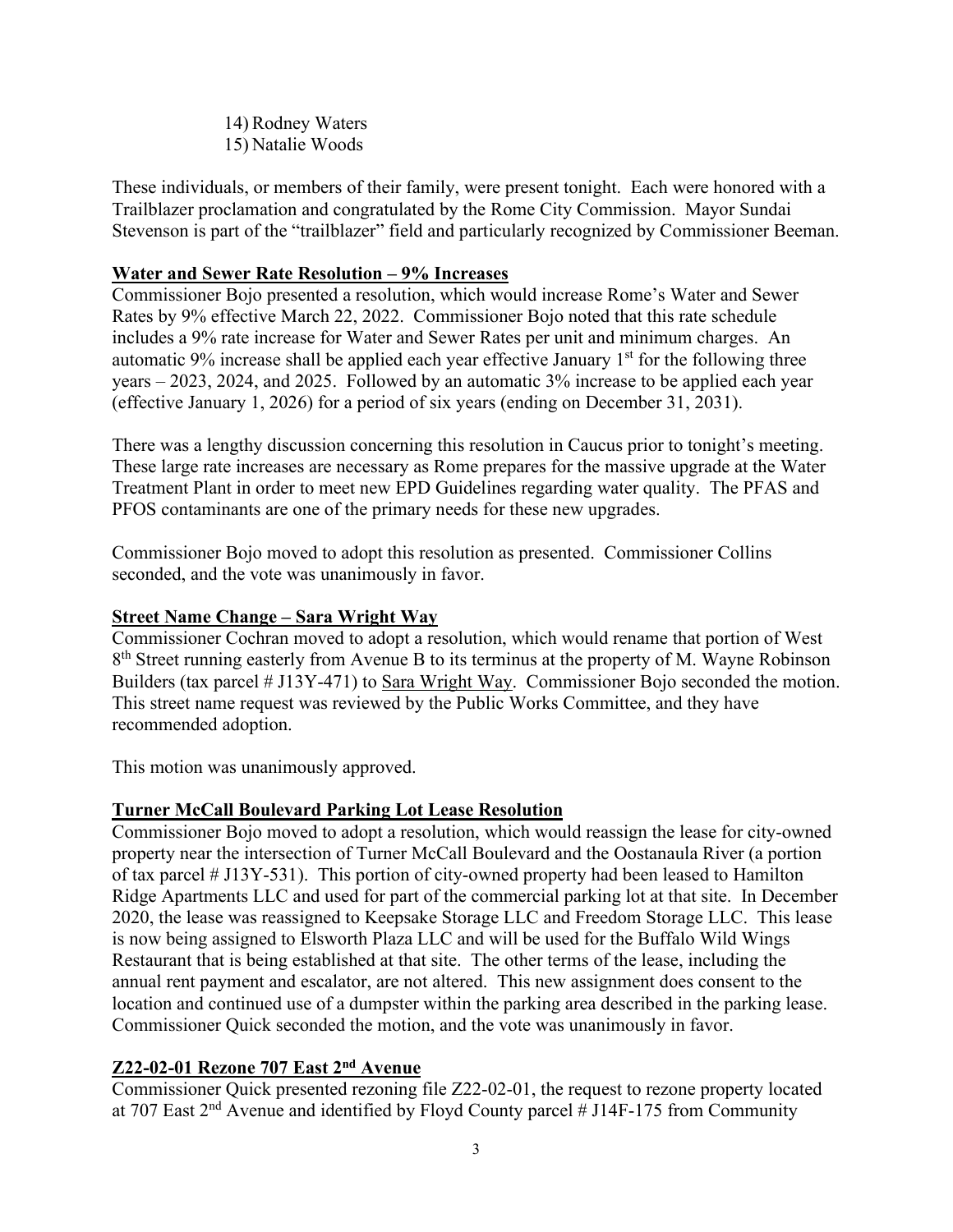Commercial to Multi-Family Residential. The Planning Commission Staff has recommended approval, and the Planning Commission recommended approval via a 6-1 vote. Assistant Rome/Floyd Planner Brice Wood reviewed this file, displaying maps and photographs of the subject and surrounding property. Mr. Wood stated that the owner of the property wishes to remove the existing building formerly used by AT&T/BellSouth and replace it with a 31 townhome residential development. Mr. Wood noted that this property has been idle for several years. He also noted that this development is possible after the ULDC amendment was adopted by the City Commission on February 14, 2022.

Mayor Stevenson called a Public Hearing to order. There was no one to speak in favor or opposition to the rezoning request, and the Public Hearing was closed. Commissioner Quick moved to approve the request to rezone 707 East  $2<sup>nd</sup>$  Avenue from Community Commercial to Multi-Family Residential. Commissioner Bojo seconded, and the vote was unanimously in favor.

### **Executive Session**

Mayor Stevenson announced that an Executive Session was held prior to the beginning of tonight's meeting on the motion of Commissioner Collins, second of Commissioner Doss, and an unanimous vote. One litigation matter and one real estate matter were discussed, and no votes were taken. Commissioner Quick moved to adjourn Executive Session. Commissioner Bojo seconded, and the vote was unanimously in favor.

### **American Legion – Shorter Avenue and Levee Property**

Commissioner Cochran moved to revise and edit real estate deeds involving the levee, the baseball fields, and the Shanklin Attaway American Legion properties, subject to attorney approval. This motion would authorize the Mayor to execute the appropriate deeds and accept property donations on behalf of the City. Commissioner Quick seconded the motion, and the vote was unanimously in favor.

# **ARP Funds – Housing Incentives Allocation**

Commissioner Bojo announced that previously the City Commission had authorized the allocation of \$1M of Rome's American Recovery Plan Act Funds to be used for housing incentives. To date, \$39,200 of that \$1M has been expended.

Since this original allocation, there has been significant changes in our local housing market. There are numerous housing developments under construction, or in the planning phases. The general consensus is these housing incentives are no longer applicable as originally designed. Commissioner Bojo moved to reallocate the remaining \$960,800 of the housing incentives back to the ARP Fund balance. These funds can be reallocated for other uses at a later date. Commissioner McDaniel seconded the motion, and the vote was unanimously in favor.

# **Water and Sewer Committee**

Commissioner Bojo announced that the Water and Sewer Committee meeting scheduled for March  $3<sup>rd</sup>$  has been cancelled. The next meeting is scheduled for Thursday, April  $7<sup>th</sup>$  in the Sam King Room.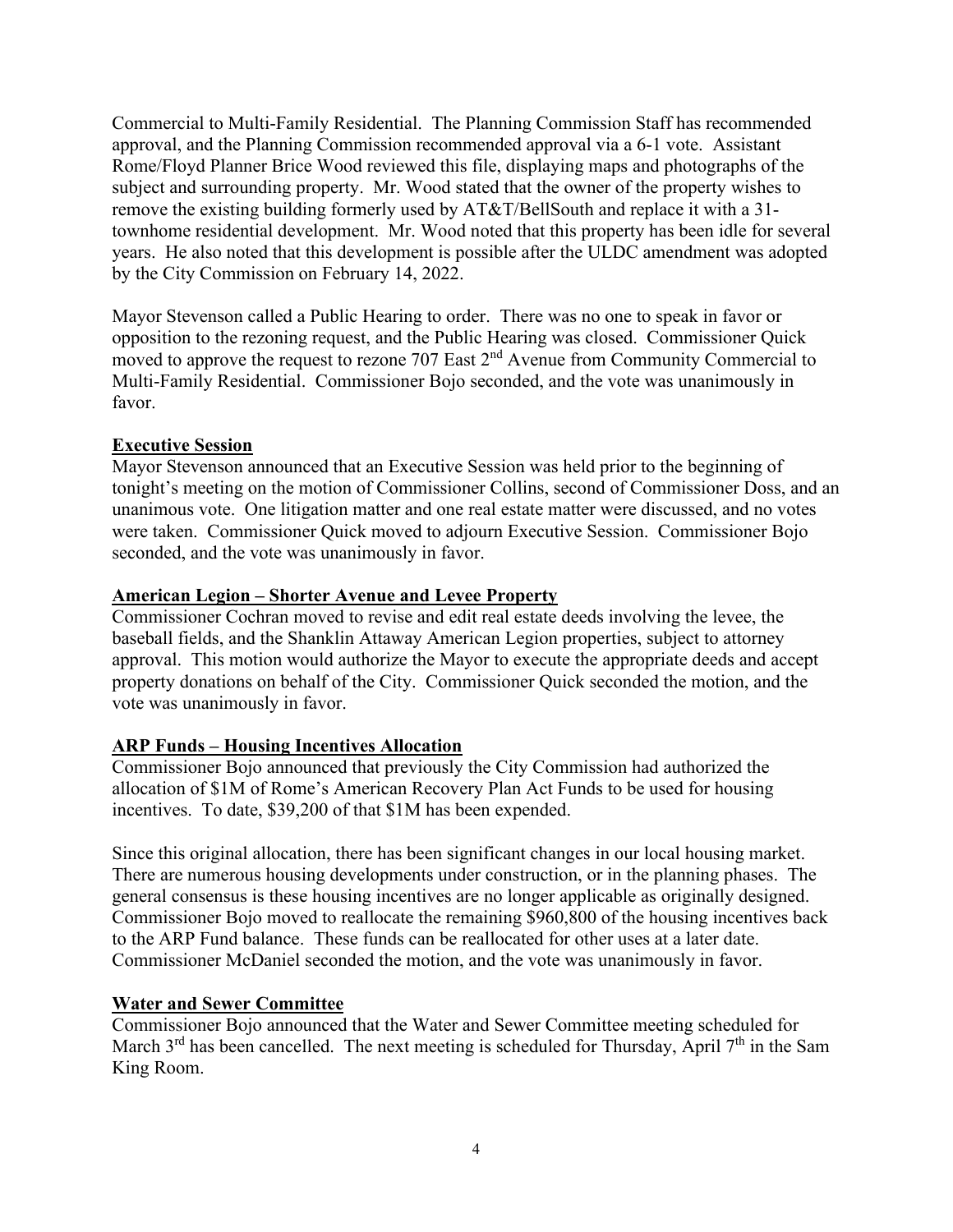# **Library Board**

Commissioner Beeman announced that the Library Board has decided to begin opening the Library on Friday's from 10 a.m. until 2 p.m. These new Friday hours will begin in May 2022.

## **Dean Street – Keep Rome/Floyd Beautiful**

Commissioner Beeman announced that, on February 24<sup>th</sup> from 8 a.m. until noon, a cleanup event was held on Dean Street and 19<sup>th</sup> Street. Approximately 128 students were involved, and Commissioner Beeman congratulated Keep Rome/Floyd Beautiful Director Hannah Bagley and the students who did such an outstanding job in this cleanup event.

### **Landmarking Committee**

Commissioner Doss announced that the Landmarking Committee continues to meet and determine the format for landmarking plaques. Additional work is ongoing for future landmarking applications.

### **Downtown Development Authority**

Commissioner Quick announced that the Downtown Development Authority will meet on Thursday, March  $10<sup>th</sup>$  at 8:30 a.m. in the Carnegie Training Room.

### **Rome/Floyd County Planning Commission**

Commissioner Quick announced that the Planning Commission will meet on Thursday, March 3<sup>rd</sup> at 2:30 p.m. in the City Commission Chambers.

### **Community Development Committee**

Commissioner Collins announced that the Community Development Committee will meet on March  $9<sup>th</sup>$  at 8:30 a.m. in the Carnegie Training Room.

### **Health Board**

Commissioner McDaniel announced that the Health Board will meet on Thursday, March 10<sup>th</sup> at noon at the Floyd County Health Department.

### **General Administration Committee**

Commissioner Collins announced that the General Administration Committee will continue their plan to meet to quarterly; however, the Committee can meet more often if needed.

### **Senator Ossoff**

Commissioner Collins announced that Senator John Ossoff was recently in Rome and met with City officials regarding planned allocations for future transit funding.

### **Northwest Georgia Regional Commission**

Commissioner McDaniel announced that a search has begun for the replacement of retiring Regional Commission Director Lloyd Frazier.

### **Parks and Recreation**

Commissioner McDaniel announced that the topic of city parks continues to be discussed, and this will likely be a point of discussion at the March 25<sup>th</sup> City Commission Retreat.